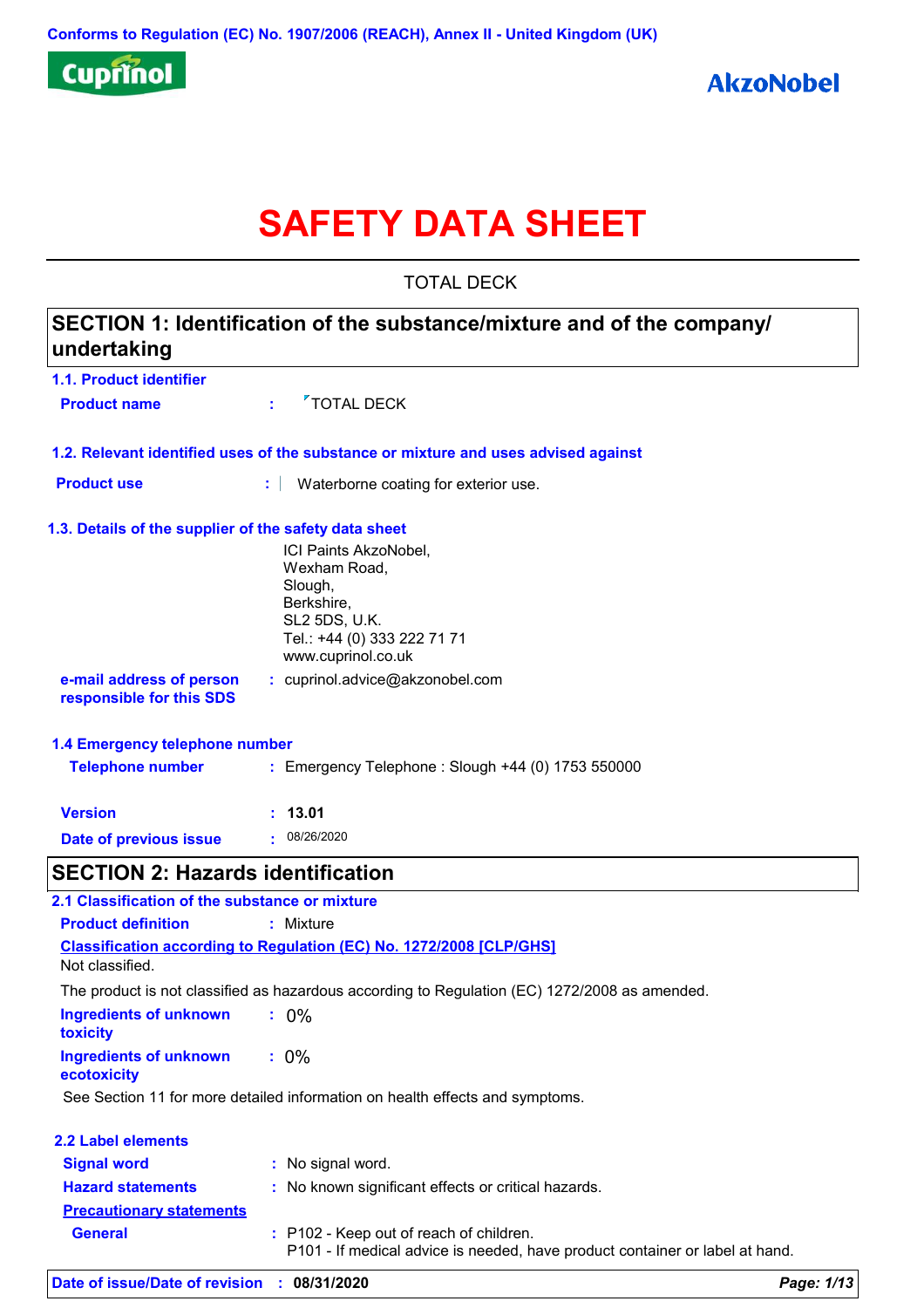# **SECTION 2: Hazards identification**

| <b>Prevention</b>                                                                                                                                               | : P262 - Do not get in eyes, on skin, or on clothing.                                                                        |
|-----------------------------------------------------------------------------------------------------------------------------------------------------------------|------------------------------------------------------------------------------------------------------------------------------|
| <b>Response</b>                                                                                                                                                 | : P312 - Call a POISON CENTER or doctor/physician if you feel unwell.                                                        |
| <b>Storage</b>                                                                                                                                                  | : Not applicable.                                                                                                            |
| <b>Disposal</b>                                                                                                                                                 | : P501 - Dispose of contents and container in accordance with all local, regional,<br>national or international regulations. |
| <b>Supplemental label</b><br><b>elements</b>                                                                                                                    | : Contains 1,2-benzisothiazol-3(2H)-one and $C(M)$ IT/MIT(3:1). May produce an<br>allergic reaction.                         |
| <b>Annex XVII - Restrictions</b><br>on the manufacture,<br>placing on the market and<br>use of certain dangerous<br>substances, mixtures and<br><b>articles</b> | : Not applicable.                                                                                                            |
| <b>Special packaging requirements</b>                                                                                                                           |                                                                                                                              |
| <b>Containers to be fitted</b><br>with child-resistant<br>fastenings                                                                                            | : Not applicable.                                                                                                            |
| <b>Tactile warning of danger : Not applicable.</b>                                                                                                              |                                                                                                                              |
| 2.3 Other hazards                                                                                                                                               |                                                                                                                              |

**Other hazards which do : not result in classification** : None known.

# **SECTION 3: Composition/information on ingredients**

| <b>3.2 Mixtures</b>            | : Mixture                                                                  |               |                                                                                                                                                                                                                                                                                       |             |
|--------------------------------|----------------------------------------------------------------------------|---------------|---------------------------------------------------------------------------------------------------------------------------------------------------------------------------------------------------------------------------------------------------------------------------------------|-------------|
| <b>Product/ingredient name</b> | <b>Identifiers</b>                                                         | $\frac{9}{6}$ | <b>Regulation (EC) No.</b><br>1272/2008 [CLP]                                                                                                                                                                                                                                         | <b>Type</b> |
| 1,2-benzisothiazol-3(2H)-one   | EC: 220-120-9<br>CAS: 2634-33-5<br>Index:<br>l613-088-00-6                 | < 0.05        | Acute Tox. 4, H302<br>Skin Irrit. 2, H315<br>Eye Dam. 1, H318<br><b>Skin Sens. 1, H317</b><br>Aquatic Acute 1, H400 (M=1)                                                                                                                                                             | $[1]$       |
| $C(M)$ IT/MIT $(3:1)$          | REACH #:<br>01-2120764691-48<br>CAS: 55965-84-9<br>Index:<br>l613-167-00-5 | < 0.0015      | Acute Tox. 3, H301<br>Acute Tox. 2, H310<br>Acute Tox. 2, H330<br>Skin Corr. 1C, H314<br>Eye Dam. 1, H318<br>Skin Sens. 1A, H317<br>Aquatic Acute 1, H400 (M=100)<br>Aquatic Chronic 1, H410 (M=100)<br>See Section 16 for<br>the full text of the H<br>statements declared<br>above. | $[1]$       |

There are no additional ingredients present which, within the current knowledge of the supplier and in the concentrations applicable, are classified as hazardous to health or the environment, are PBTs, vPvBs or Substances of equivalent concern, or have been assigned a workplace exposure limit and hence require reporting in this section.

#### **Type**

[1] Substance classified with a health or environmental hazard

- [2] Substance with a workplace exposure limit
- [3] Substance meets the criteria for PBT according to Regulation (EC) No. 1907/2006, Annex XIII
- [4] Substance meets the criteria for vPvB according to Regulation (EC) No. 1907/2006, Annex XIII
- [5] Substance of equivalent concern
- [6] Additional disclosure due to company policy

Occupational exposure limits, if available, are listed in Section 8.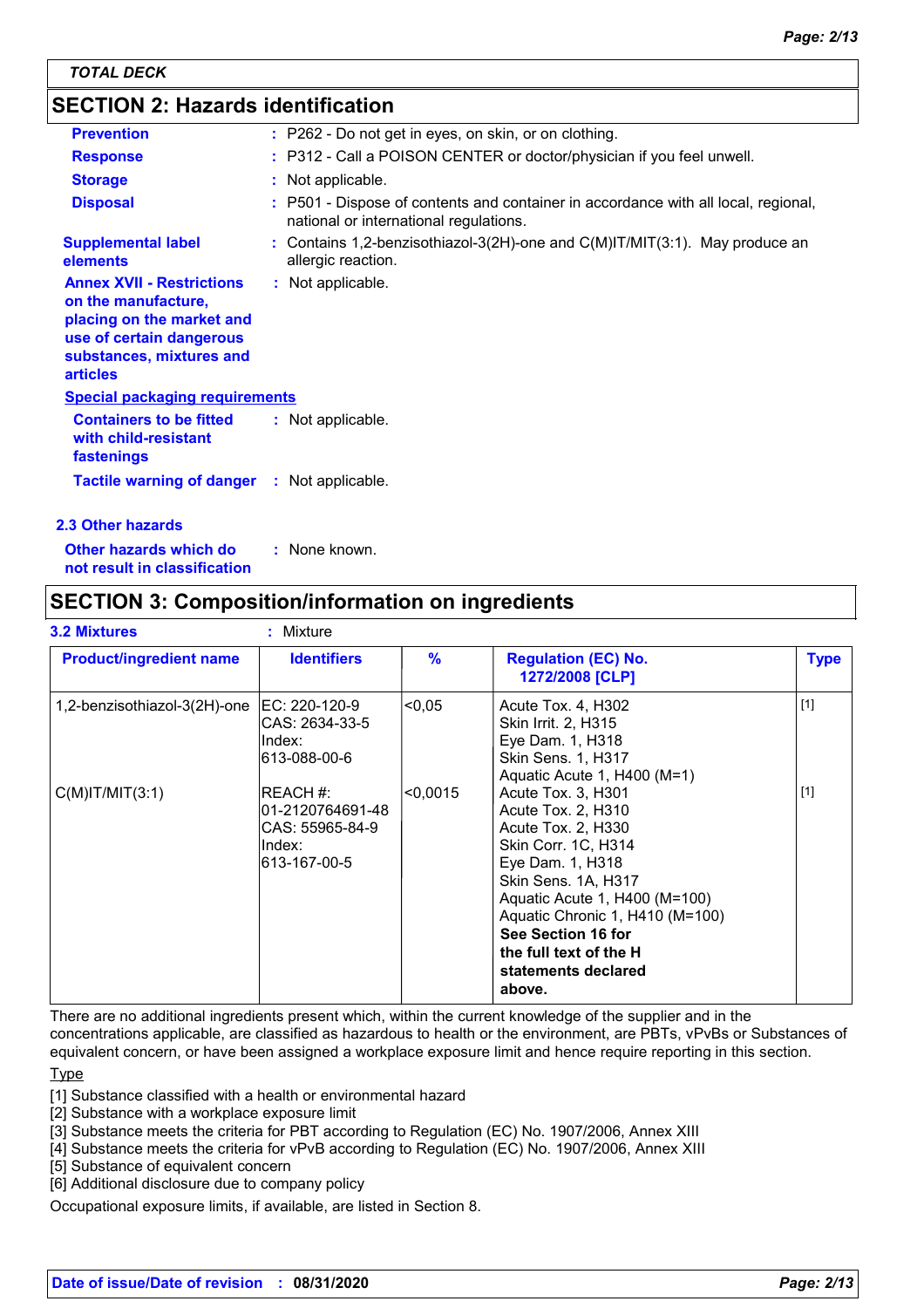# **SECTION 4: First aid measures**

| 4.1 Description of first aid measures |                                                                                                                                                                                                             |
|---------------------------------------|-------------------------------------------------------------------------------------------------------------------------------------------------------------------------------------------------------------|
| <b>General</b>                        | : In all cases of doubt, or when symptoms persist, seek medical attention. Never give<br>anything by mouth to an unconscious person. If unconscious, place in recovery<br>position and seek medical advice. |
| <b>Eye contact</b>                    | : Remove contact lenses, irrigate copiously with clean, fresh water, holding the<br>eyelids apart for at least 10 minutes and seek immediate medical advice.                                                |
| <b>Inhalation</b>                     | : Remove to fresh air. Keep person warm and at rest. If not breathing, if breathing is<br>irregular or if respiratory arrest occurs, provide artificial respiration or oxygen by<br>trained personnel.      |
| <b>Skin contact</b>                   | : Remove contaminated clothing and shoes. Wash skin thoroughly with soap and<br>water or use recognised skin cleanser. Do NOT use solvents or thinners.                                                     |
| <b>Ingestion</b>                      | : If swallowed, seek medical advice immediately and show the container or label.<br>Keep person warm and at rest. Do NOT induce vomiting.                                                                   |
| <b>Protection of first-aiders</b>     | : No action shall be taken involving any personal risk or without suitable training.                                                                                                                        |

#### **4.2 Most important symptoms and effects, both acute and delayed**

There are no data available on the mixture itself. The product is not classified as hazardous according to Regulation (EC) 1272/2008 as amended.

Repeated or prolonged contact with the mixture may cause removal of natural fat from the skin, resulting in nonallergic contact dermatitis and absorption through the skin.

If splashed in the eyes, the liquid may cause irritation and reversible damage.

This takes into account, where known, delayed and immediate effects and also chronic effects of components from short-term and long-term exposure by oral, inhalation and dermal routes of exposure and eye contact.

Contains 1,2-benzisothiazol-3(2H)-one, C(M)IT/MIT(3:1). May produce an allergic reaction.

#### **4.3 Indication of any immediate medical attention and special treatment needed**

| <b>Notes to physician</b>  |                                           | Treat symptomatically. Contact poison treatment specialist immediately if large |
|----------------------------|-------------------------------------------|---------------------------------------------------------------------------------|
|                            | quantities have been ingested or inhaled. |                                                                                 |
| <b>Specific treatments</b> | No specific treatment.                    |                                                                                 |

See toxicological information (Section 11)

### **SECTION 5: Firefighting measures**

| : Fire will produce dense black smoke. Exposure to decomposition products may           |
|-----------------------------------------------------------------------------------------|
| : Decomposition products may include the following materials: carbon monoxide,          |
|                                                                                         |
| : Cool closed containers exposed to fire with water. Do not release runoff from fire to |
|                                                                                         |
|                                                                                         |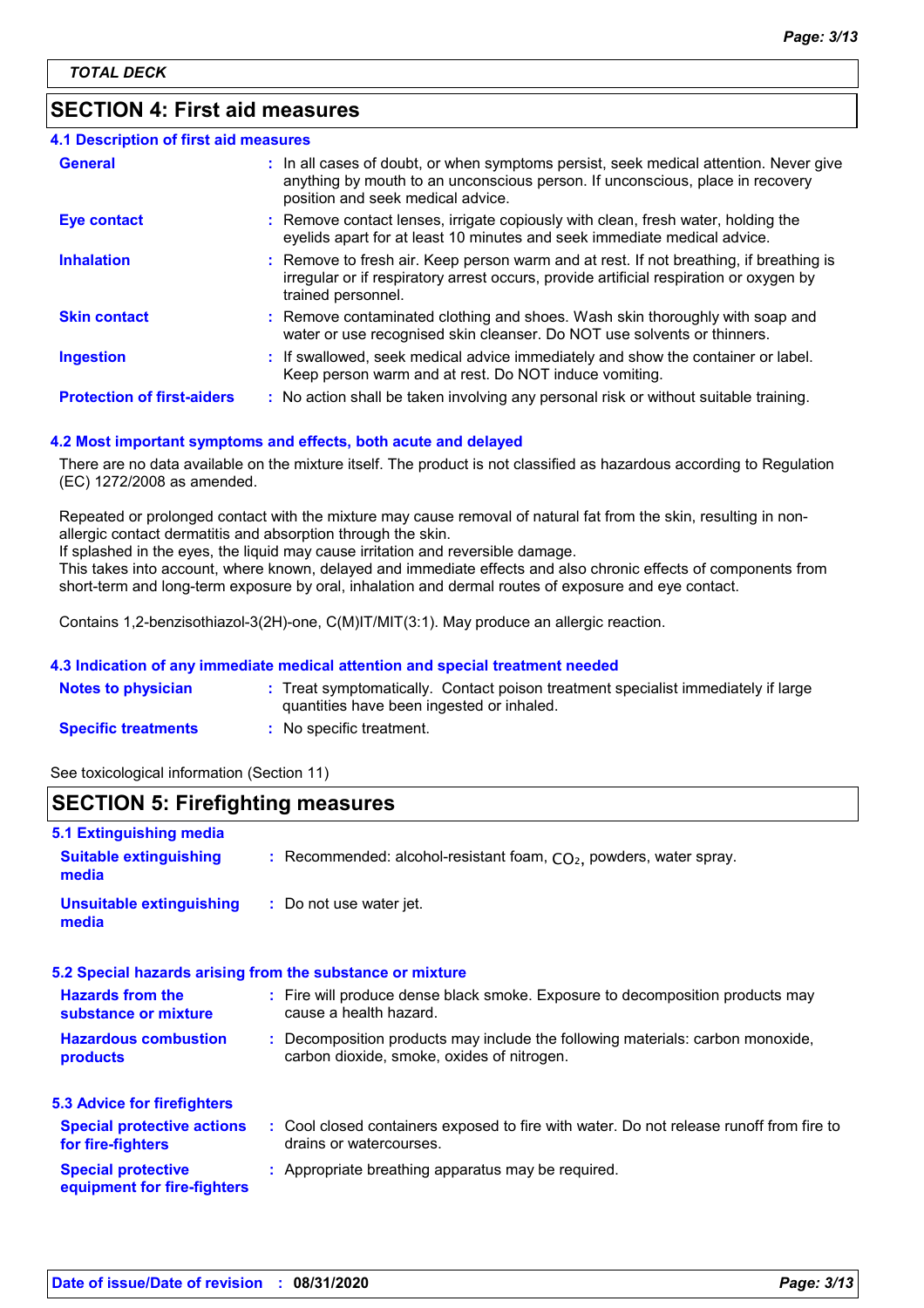### **SECTION 6: Accidental release measures**

|                                                                | 6.1 Personal precautions, protective equipment and emergency procedures                                                                                                                                                                                                            |
|----------------------------------------------------------------|------------------------------------------------------------------------------------------------------------------------------------------------------------------------------------------------------------------------------------------------------------------------------------|
| For non-emergency<br>personnel                                 | : Avoid breathing vapour or mist. Refer to protective measures listed in sections 7<br>and $8.$                                                                                                                                                                                    |
| For emergency responders                                       | : If specialised clothing is required to deal with the spillage, take note of any<br>information in Section 8 on suitable and unsuitable materials. See also the<br>information in "For non-emergency personnel".                                                                  |
| <b>6.2 Environmental</b><br>precautions                        | : Do not allow to enter drains or watercourses. If the product contaminates lakes,<br>rivers, or sewers, inform the appropriate authorities in accordance with local<br>regulations.                                                                                               |
| 6.3 Methods and material<br>for containment and<br>cleaning up | : Contain and collect spillage with non-combustible, absorbent material e.g. sand,<br>earth, vermiculite or diatomaceous earth and place in container for disposal<br>according to local regulations (see Section 13). Preferably clean with a detergent.<br>Avoid using solvents. |
| 6.4 Reference to other<br><b>sections</b>                      | : See Section 1 for emergency contact information.<br>See Section 8 for information on appropriate personal protective equipment.<br>See Section 13 for additional waste treatment information.                                                                                    |

### **SECTION 7: Handling and storage**

The information in this section contains generic advice and guidance. The list of Identified Uses in Section 1 should be consulted for any available use-specific information provided in the Exposure Scenario(s).

Avoid contact with skin and eyes. Avoid inhalation of vapour, spray or mist. **:** Eating, drinking and smoking should be prohibited in areas where this material is handled, stored and processed. Put on appropriate personal protective equipment (see Section 8). Never use pressure to empty. Container is not a pressure vessel. Always keep in containers made from the same material as the original one. Comply with the health and safety at work laws. Do not allow to enter drains or watercourses. **7.1 Precautions for safe handling**

#### **7.2 Conditions for safe storage, including any incompatibilities**

Store in accordance with local regulations.

#### **Notes on joint storage**

Keep away from: oxidising agents, strong alkalis, strong acids.

**Additional information on storage conditions**

Observe label precautions. Store in a dry, cool and well-ventilated area. Keep away from heat and direct sunlight. Keep container tightly closed.

No smoking. Prevent unauthorised access. Containers that have been opened must be carefully resealed and kept upright to prevent leakage.

#### **7.3 Specific end use(s)**

- **Recommendations :**
- : Not available.

**Industrial sector specific : solutions**

- : Not available.
- 

# **SECTION 8: Exposure controls/personal protection**

The information in this section contains generic advice and guidance. Information is provided based on typical anticipated uses of the product. Additional measures might be required for bulk handling or other uses that could significantly increase worker exposure or environmental releases.

### **8.1 Control parameters**

### **Occupational exposure limits**

No exposure limit value known.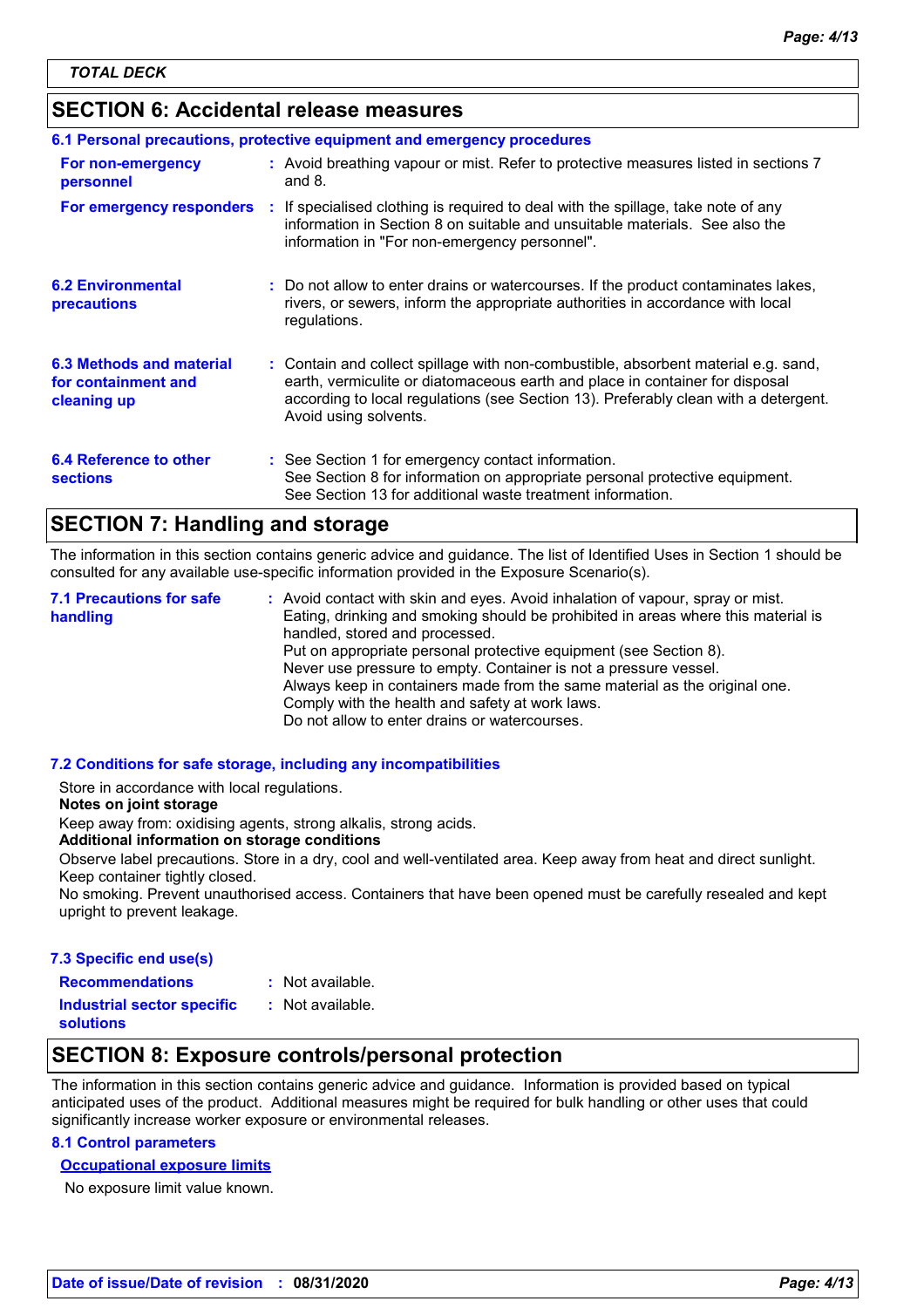#### **SECTION 8: Exposure controls/personal protection** If workers are exposed to concentrations above the exposure limit, they must use appropriate, certified respirators. OLD LEAD-BASED PAINTS: When surfaces are to be prepared for painting, account should be taken of the age of the property and the possibility that lead-pigmented paint might be present. There is a possibility that ingestion or inhalation of scrapings or dust arising from the Personnel should wear antistatic clothing made of natural fibres or of hightemperature-resistant synthetic fibres. Use safety eyewear designed to protect against splash of liquids. **: Gloves :** Provide adequate ventilation. Where reasonably practicable, this should be **:** achieved by the use of local exhaust ventilation and good general extraction. If these are not sufficient to maintain concentrations of particulates and solvent vapours below the OEL, suitable respiratory protection must be worn. **Recommended monitoring procedures :** If this product contains ingredients with exposure limits, personal, workplace atmosphere or biological monitoring may be required to determine the effectiveness of the ventilation or other control measures and/or the necessity to use respiratory protective equipment. Reference should be made to monitoring standards, such as the following: European Standard EN 689 (Workplace atmospheres - Guidance for the assessment of exposure by inhalation to chemical agents for comparison with limit values and measurement strategy) European Standard EN 14042 (Workplace atmospheres - Guide for the application and use of procedures for the assessment of exposure to chemical and biological agents) European Standard EN 482 (Workplace atmospheres - General requirements for the performance of procedures for the measurement of chemical agents) Reference to national guidance documents for methods for the determination of hazardous substances will also be required. No DNELs/DMELs available. **PNECs** No PNECs available **DNELs/DMELs Hand protection Eye/face protection Respiratory protection : Skin protection Other skin protection contact Appropriate footwear and any additional skin protection measures should be and the Appropriate engineering controls** Wash hands, forearms and face thoroughly after handling chemical products, before eating, smoking and using the lavatory and at the end of the working period. Appropriate techniques should be used to remove potentially contaminated clothing. Wash contaminated clothing before reusing. Ensure that eyewash stations and safety showers are close to the workstation location. **8.2 Exposure controls Hygiene measures : Individual protection measures Body protection :** selected based on the task being performed and the risks involved and should be approved by a specialist before handling this product. When prolonged or frequently repeated contact may occur, a glove with a protection class of 6 (breakthrough time >480 minutes according to EN374) is recommended. Recommended gloves: Viton ® or Nitrile, thickness ≥ 0.38 mm. When only brief contact is expected, a glove with protection class of 2 or higher (breakthrough time >30 minutes according to EN374) is recommended. Recommended gloves: Nitrile, thickness ≥ 0.12 mm. Gloves should be replaced regularly and if there is any sign of damage to the glove material. The performance or effectiveness of the glove may be reduced by physical/chemical damage and poor maintenance.

preparation work could cause health effects. As a working rule you should assume

that this will be the case if the age of the property is pre 1960.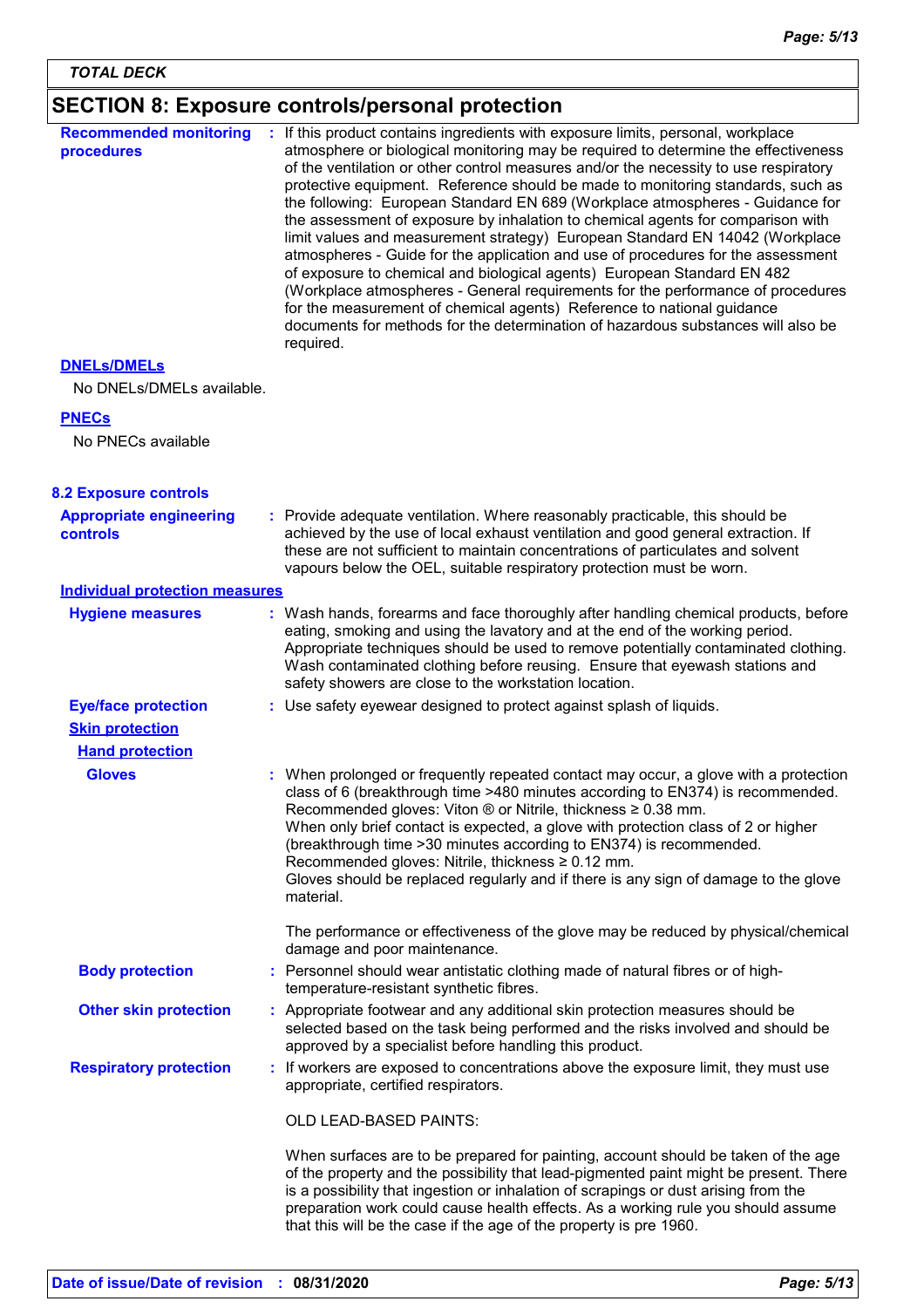### **SECTION 8: Exposure controls/personal protection**

Where possible wet sanding or chemical stripping methods should be used with surfaces of this type to avoid the creation of dust. When dry sanding cannot be avoided, and effective local exhaust ventilation is not available, it is recommended that a dust respirator is worn, that is approved for use with lead dusts, and its type selected on the basis of the COSHH assessment, taking into account the Workplace Exposure Limit for lead in air. Furthermore, steps should be taken to ensure containment of the dusts created, and that all practicable measures are taken to clean up thoroughly all deposits of dusts in and around the affected area.

Respiratory protection in case of dust or spray mist formation. (particle filter EN143 type P2) Respiratory protection in case of vapour formation. (half mask with combination filter A2-P2 til concentrations of 0,5 Vol%.)

The current Control of Lead at Work Regulations approved code of practice should be consulted for advice on protective clothing and personal hygiene precautions. Care should also be taken to exclude visitors, members of the household and especially children from the affected area, during the actual work and the subsequent clean up operations. All scrapings, dust, etc. should be disposed of by the professional painting contractor as Hazardous Waste.

Extra precautions will also need to be taken when burning off old lead-based paints because fumes containing lead will be produced. It is recommended that a respirator, approved for use with particulate fumes of lead is selected on the basis of the COSHH assessment, taking into account the Workplace Exposure Limit for lead in air. Similar precautions to those given above about sanding should be taken with reference to protective clothing, disposal of scrapings and dusts, and exclusion of other personnel and especially children from the building during actual work and the subsequent clean up operations.

Avoid the inhalation of dust. Wear suitable face mask if dry sanding. Special precautions should be taken during surface preparation of pre-1960s paint surfaces over wood and metal as they may contain harmful lead.

OLD LEAD-BASED PAINTS:

When surfaces are to be prepared for painting, account should be taken of the age of the property and the possibility that lead-pigmented paint might be present. There is a possibility that ingestion or inhalation of scrapings or dust arising from the preparation work could cause health effects. As a working rule you should assume that this will be the case if the age of the property is pre 1960.

Where possible wet sanding or chemical stripping methods should be used with surfaces of this type to avoid the creation of dust. When dry sanding cannot be avoided, and effective local exhaust ventilation is not available, it is recommended that a dust respirator is worn, that is approved for use with lead dusts, and its type selected on the basis of the COSHH assessment, taking into account the Workplace Exposure Limit for lead in air. Furthermore, steps should be taken to ensure containment of the dusts created, and that all practicable measures are taken to clean up thoroughly all deposits of dusts in and around the affected area.

Respiratory protection in case of dust or spray mist formation. (particle filter EN143 type P2) Respiratory protection in case of vapour formation. (half mask with combination filter A2-P2 til concentrations of 0,5 Vol%.)

The current Control of Lead at Work Regulations approved code of practice should be consulted for advice on protective clothing and personal hygiene precautions. Care should also be taken to exclude visitors, members of the household and especially children from the affected area, during the actual work and the subsequent clean up operations. All scrapings, dust, etc. should be disposed of by the professional painting contractor as Hazardous Waste.

Extra precautions will also need to be taken when burning off old lead-based paints because fumes containing lead will be produced. It is recommended that a respirator, approved for use with particulate fumes of lead is selected on the basis of the COSHH assessment, taking into account the Workplace Exposure Limit for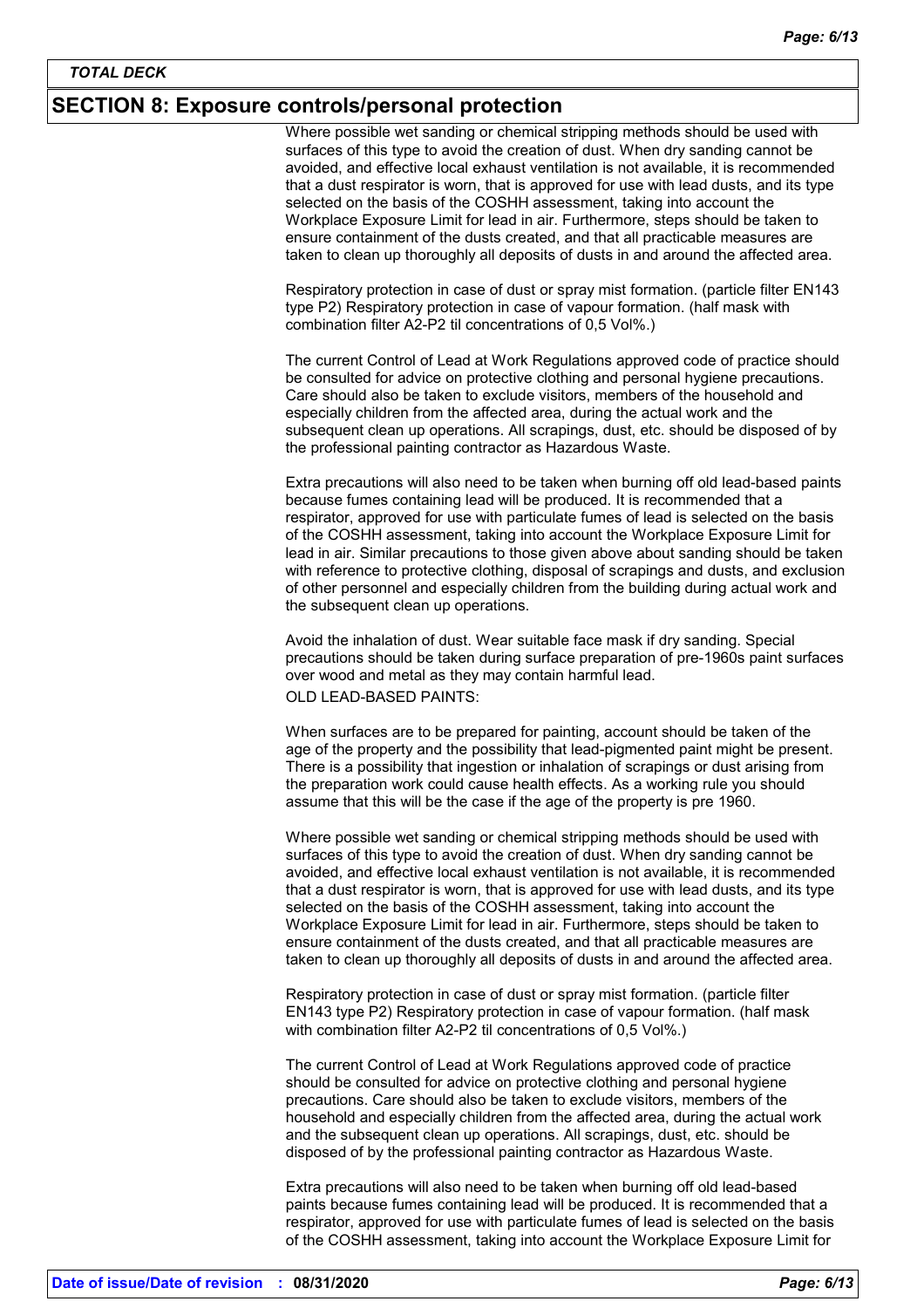### **SECTION 8: Exposure controls/personal protection**

lead in air. Similar precautions to those given above about sanding should be taken with reference to protective clothing, disposal of scrapings and dusts, and exclusion of other personnel and especially children from the building during actual work and the subsequent clean up operations.

Avoid the inhalation of dust. Wear suitable face mask if dry sanding. Special precautions should be taken during surface preparation of pre-1960s paint surfaces over wood and metal as they may contain harmful lead.

| <b>Environmental exposure</b> | : Do not allow to enter drains or watercourses. |
|-------------------------------|-------------------------------------------------|
| controls                      |                                                 |

### **SECTION 9: Physical and chemical properties**

| 9.1. Information on basic physical and chemical properties         |                                                          |
|--------------------------------------------------------------------|----------------------------------------------------------|
| <b>Appearance</b>                                                  |                                                          |
| <b>Physical state</b>                                              | $:$ Liquid.                                              |
| <b>Colour</b>                                                      | : Various: See label.                                    |
| <b>Odour</b>                                                       | Not available.                                           |
| <b>Odour threshold</b>                                             | $:$ Not available.                                       |
| pH                                                                 | :8                                                       |
| <b>Melting point/freezing point</b>                                | : Not available.                                         |
| Initial boiling point and boiling<br>range                         | $: 100^{\circ}$ C                                        |
| <b>Flash point</b>                                                 | : Not applicable.                                        |
| <b>Evaporation rate</b>                                            | : Not available.                                         |
| <b>Upper/lower flammability or</b><br>explosive limits             | : Not available.                                         |
| <b>Vapour pressure</b>                                             | $:$ Not available.                                       |
| <b>Vapour density</b>                                              | : Not available.                                         |
| <b>Relative density</b>                                            | : 1,031                                                  |
| <b>Solubility(ies)</b>                                             | : Easily soluble in the following materials: cold water. |
| <b>Partition coefficient: n-octanol/ : Not available.</b><br>water |                                                          |
| <b>Auto-ignition temperature</b>                                   | : Not available.                                         |
| <b>Decomposition temperature</b>                                   | : Not available.                                         |
| <b>Viscosity</b>                                                   | Kinematic (room temperature): 1,94 cm <sup>2</sup> /s    |
| <b>Explosive properties</b>                                        | : Not available.                                         |
| <b>Oxidising properties</b>                                        | Not available.                                           |
| 9.2. Other information                                             |                                                          |
| <b>Solubility in water</b>                                         | : Not available.                                         |

### **SECTION 10: Stability and reactivity**

| <b>10.1 Reactivity</b>                            | : No specific test data related to reactivity available for this product or its ingredients. |
|---------------------------------------------------|----------------------------------------------------------------------------------------------|
| <b>10.2 Chemical stability</b>                    | : Stable under recommended storage and handling conditions (see Section 7).                  |
| <b>10.3 Possibility of</b><br>hazardous reactions | : Under normal conditions of storage and use, hazardous reactions will not occur.            |
| <b>10.4 Conditions to avoid</b>                   | : When exposed to high temperatures may produce hazardous decomposition<br>products.         |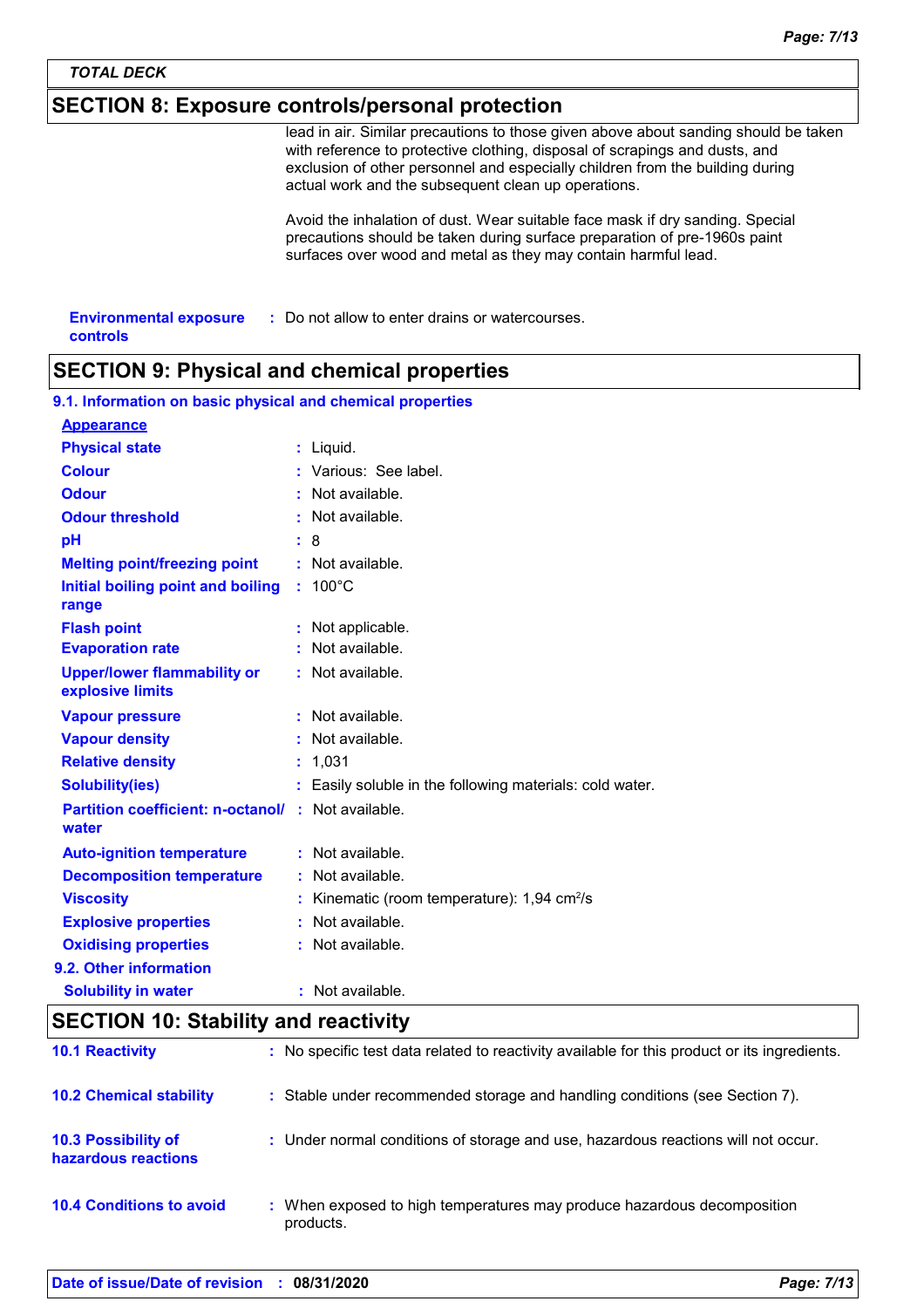# **SECTION 10: Stability and reactivity**

| 10.5 Incompatible materials                     | : Keep away from the following materials to prevent strong exothermic reactions:<br>oxidising agents, strong alkalis, strong acids. |
|-------------------------------------------------|-------------------------------------------------------------------------------------------------------------------------------------|
| <b>10.6 Hazardous</b><br>decomposition products | : Decomposition products may include the following materials: carbon monoxide,<br>carbon dioxide, smoke, oxides of nitrogen.        |

## **SECTION 11: Toxicological information**

#### **11.1 Information on toxicological effects**

There are no data available on the mixture itself. The product is not classified as hazardous according to Regulation (EC) 1272/2008 as amended.

Repeated or prolonged contact with the mixture may cause removal of natural fat from the skin, resulting in nonallergic contact dermatitis and absorption through the skin.

If splashed in the eyes, the liquid may cause irritation and reversible damage.

This takes into account, where known, delayed and immediate effects and also chronic effects of components from short-term and long-term exposure by oral, inhalation and dermal routes of exposure and eye contact.

Contains 1,2-benzisothiazol-3(2H)-one, C(M)IT/MIT(3:1). May produce an allergic reaction.

#### **Acute toxicity**

**Conclusion/Summary :** Not available.

**Acute toxicity estimates**

Not available.

#### **Irritation/Corrosion**

| <b>Product/ingredient name</b>                            | <b>Result</b>          | <b>Species</b> | <b>Score</b>   | <b>Exposure</b>         | <b>Observation</b> |
|-----------------------------------------------------------|------------------------|----------------|----------------|-------------------------|--------------------|
| 1,2-benzisothiazol-3(2H)-one                              | Skin - Mild irritant   | Human          | $\overline{a}$ | 48 hours 5              |                    |
| $C(M)$ IT/MIT $(3:1)$                                     | Skin - Severe irritant | Human          | $\blacksquare$ | Percent<br>0.01 Percent | ٠                  |
| <b>Conclusion/Summary</b>                                 | : Not available.       |                |                |                         |                    |
| <b>Sensitisation</b>                                      |                        |                |                |                         |                    |
| <b>Conclusion/Summary</b>                                 | : Not available.       |                |                |                         |                    |
| <b>Mutagenicity</b>                                       |                        |                |                |                         |                    |
| <b>Conclusion/Summary</b>                                 | : Not available.       |                |                |                         |                    |
| <b>Carcinogenicity</b>                                    |                        |                |                |                         |                    |
| <b>Conclusion/Summary</b>                                 | : Not available.       |                |                |                         |                    |
| <b>Reproductive toxicity</b>                              |                        |                |                |                         |                    |
| <b>Conclusion/Summary</b>                                 | : Not available.       |                |                |                         |                    |
| <b>Teratogenicity</b>                                     |                        |                |                |                         |                    |
| <b>Conclusion/Summary</b>                                 | : Not available.       |                |                |                         |                    |
| Specific target organ toxicity (single exposure)          |                        |                |                |                         |                    |
| Not available.                                            |                        |                |                |                         |                    |
| <b>Specific target organ toxicity (repeated exposure)</b> |                        |                |                |                         |                    |
| Not available.                                            |                        |                |                |                         |                    |
| <b>Aspiration hazard</b>                                  |                        |                |                |                         |                    |
| Not available.                                            |                        |                |                |                         |                    |
|                                                           |                        |                |                |                         |                    |
| <b>Other information</b>                                  | : Not available.       |                |                |                         |                    |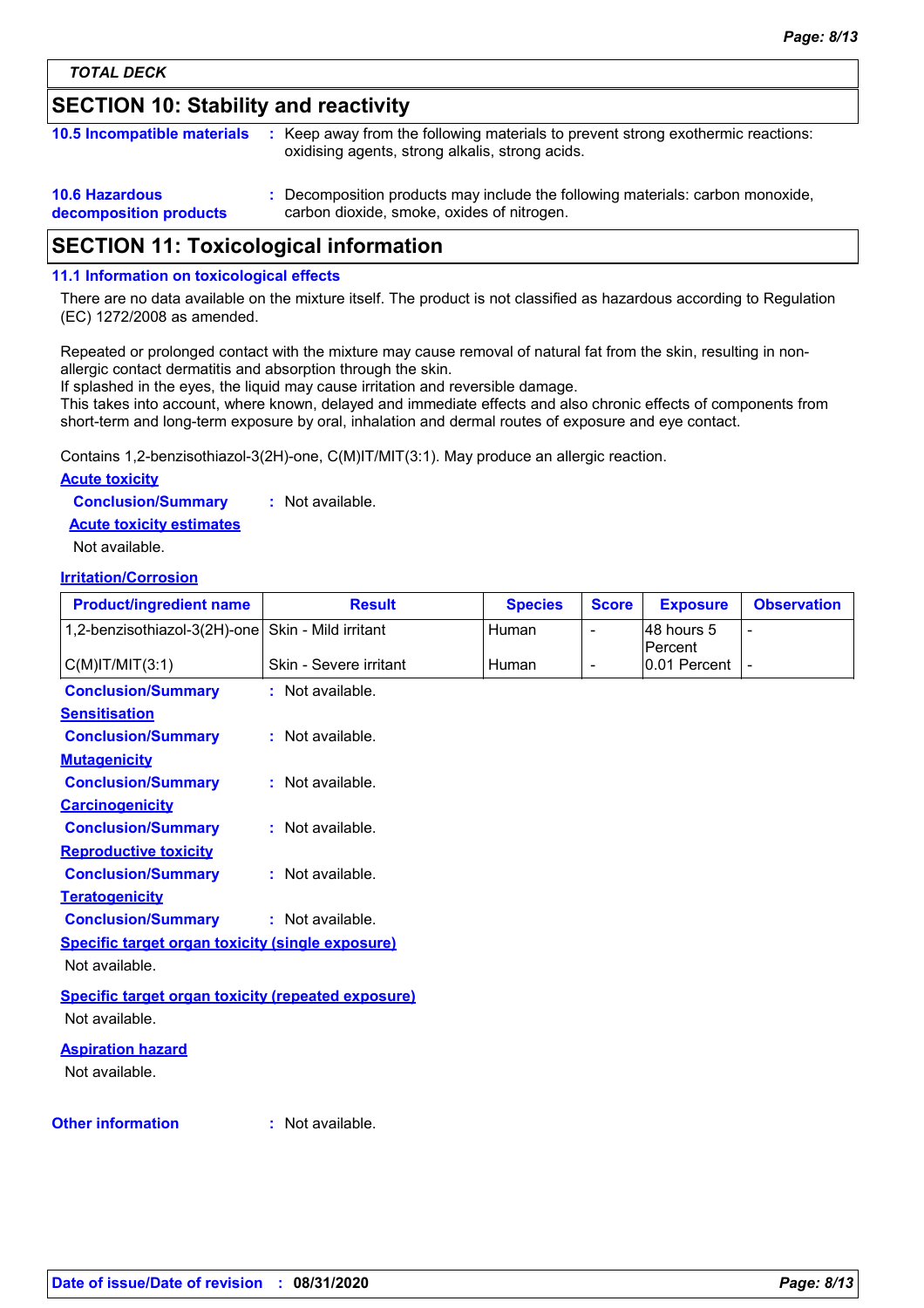# **SECTION 12: Ecological information**

#### **12.1 Toxicity**

There are no data available on the mixture itself. Do not allow to enter drains or watercourses.

The mixture has been assessed following the summation method of the CLP Regulation (EC) No 1272/2008 and is not classified as hazardous to the environment, but contains substance(s) hazardous to the environment. See section 3 for details.

| <b>Product/ingredient name</b>                   | <b>Result</b>                                | <b>Species</b>                                             | <b>Exposure</b>       |
|--------------------------------------------------|----------------------------------------------|------------------------------------------------------------|-----------------------|
| 1,2-benzisothiazol-3(2H)-one Acute EC50 1,5 mg/l |                                              | Daphnia - Daphnia magna                                    | 148 hours             |
|                                                  | Acute EC50 0,4 mg/l<br>Acute IC50 0,067 mg/l | Daphnia - Pseudomonas putia<br>Algae - Pseudokirchneriella | 16 hours<br>172 hours |
|                                                  | Acute LC50 1,3 mg/l                          | subcapitata<br>Fish - Ochorhyncus mykiss                   | 196 hours             |
| <b>Conclusion/Summary</b>                        | : Not available.                             |                                                            |                       |

#### **12.2 Persistence and degradability**

**Conclusion/Summary :** Not available.

#### **12.3 Bioaccumulative potential**

Not available.

| <b>12.4 Mobility in soil</b>                            |                  |
|---------------------------------------------------------|------------------|
| <b>Soil/water partition</b><br><b>coefficient (Koc)</b> | : Not available. |
| <b>Mobility</b>                                         | : Not available. |

# **12.5 Results of PBT and vPvB assessment**

| <b>PBT</b>  | : Not applicable.                                     |
|-------------|-------------------------------------------------------|
|             | P: Not available. B: Not available. T: Not available. |
| <b>vPvB</b> | : Not applicable.                                     |
|             | vP: Not available. vB: Not available.                 |

**12.6 Other adverse effects** : No known significant effects or critical hazards.

### **SECTION 13: Disposal considerations**

The information in this section contains generic advice and guidance. The list of Identified Uses in Section 1 should be consulted for any available use-specific information provided in the Exposure Scenario(s).

#### **13.1 Waste treatment methods**

| <b>Product</b>                 |                                                                                                                                                                                                                                                                                                                                                                                                                                                                                                                                                      |
|--------------------------------|------------------------------------------------------------------------------------------------------------------------------------------------------------------------------------------------------------------------------------------------------------------------------------------------------------------------------------------------------------------------------------------------------------------------------------------------------------------------------------------------------------------------------------------------------|
| <b>Methods of disposal</b>     | : The generation of waste should be avoided or minimised wherever possible.<br>Disposal of this product, solutions and any by-products should at all times comply<br>with the requirements of environmental protection and waste disposal legislation<br>and any regional local authority requirements. Dispose of surplus and non-<br>recyclable products via a licensed waste disposal contractor. Waste should not be<br>disposed of untreated to the sewer unless fully compliant with the requirements of<br>all authorities with jurisdiction. |
| <b>Hazardous waste</b>         | : Within the present knowledge of the supplier, this product is not regarded as<br>hazardous waste, as defined by EU Directive 2008/98/EC.                                                                                                                                                                                                                                                                                                                                                                                                           |
| <b>Disposal considerations</b> | : Do not allow to enter drains or watercourses.<br>Dispose of according to all federal, state and local applicable regulations.<br>If this product is mixed with other wastes, the original waste product code may no<br>longer apply and the appropriate code should be assigned.<br>For further information, contact your local waste authority.                                                                                                                                                                                                   |
| <b>Packaging</b>               |                                                                                                                                                                                                                                                                                                                                                                                                                                                                                                                                                      |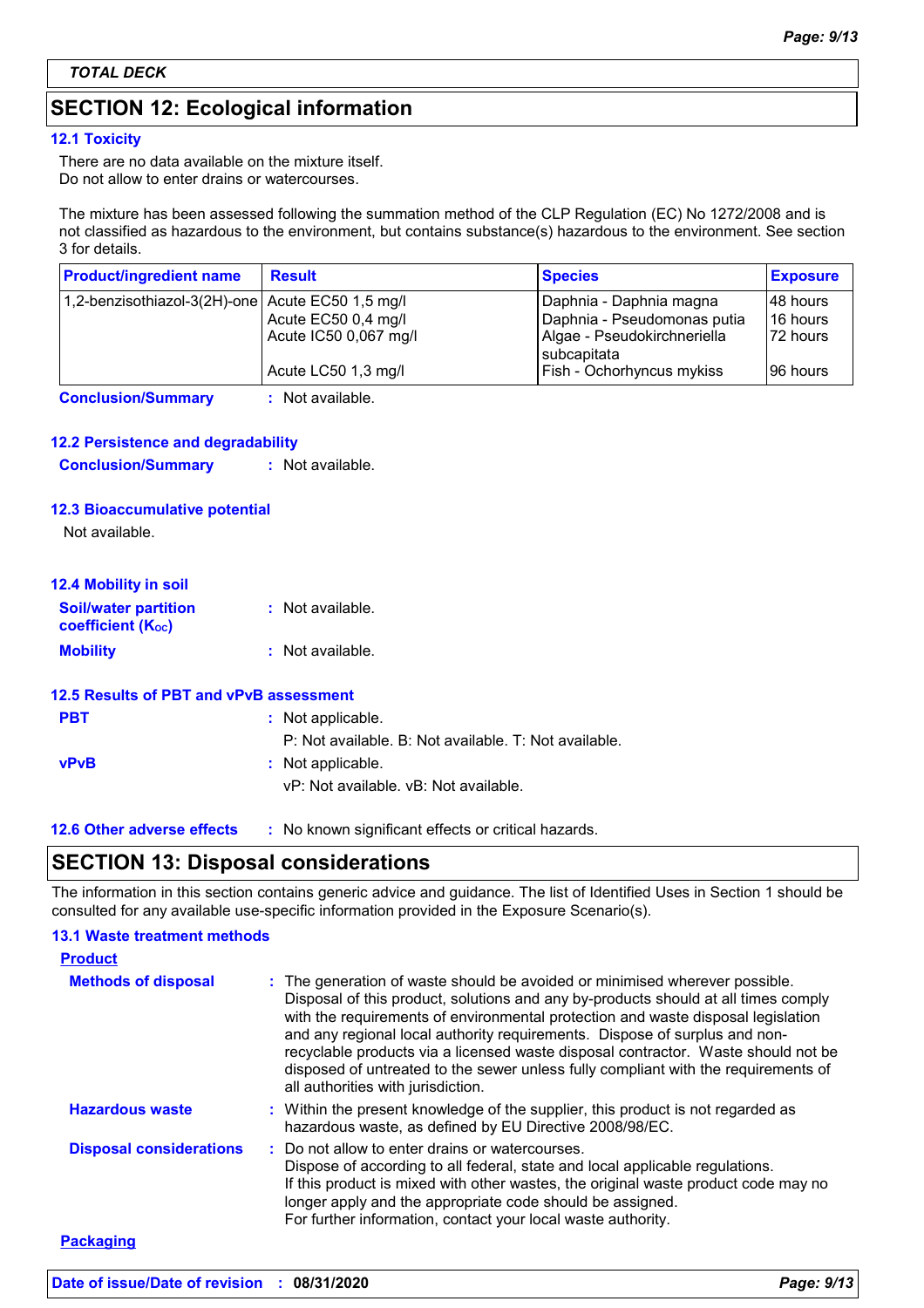| <b>Methods of disposal</b>     |                                                                                                                                                                                                                                                                                                                                         | : The generation of waste should be avoided or minimised wherever possible. Waste<br>packaging should be recycled. Incineration or landfill should only be considered<br>when recycling is not feasible. |
|--------------------------------|-----------------------------------------------------------------------------------------------------------------------------------------------------------------------------------------------------------------------------------------------------------------------------------------------------------------------------------------|----------------------------------------------------------------------------------------------------------------------------------------------------------------------------------------------------------|
| <b>Disposal considerations</b> | : Using information provided in this safety data sheet, advice should be obtained from<br>the relevant waste authority on the classification of empty containers.<br>Empty containers must be scrapped or reconditioned.<br>Dispose of containers contaminated by the product in accordance with local or<br>national legal provisions. |                                                                                                                                                                                                          |
| <b>Type of packaging</b>       |                                                                                                                                                                                                                                                                                                                                         | European waste catalogue (EWC)                                                                                                                                                                           |
| <b>CEPE Paint Guidelines</b>   | 15 01 10*                                                                                                                                                                                                                                                                                                                               | packaging containing residues of or contaminated by<br>hazardous substances                                                                                                                              |
| <b>Special precautions</b>     | : This material and its container must be disposed of in a safe way. Empty containers<br>or liners may retain some product residues. Avoid dispersal of spilt material and<br>runoff and contact with soil, waterways, drains and sewers.                                                                                               |                                                                                                                                                                                                          |

# **SECTION 14: Transport information**

# **Information pertaining to IATA and ADN is considered not relevant since the material is not packaged in the correct approved packaging required of these methods of transport.**

|                                                                                             | <b>ADR</b>                                                                                                                                                                                                             | <b>IMDG</b>     |
|---------------------------------------------------------------------------------------------|------------------------------------------------------------------------------------------------------------------------------------------------------------------------------------------------------------------------|-----------------|
| 14.1 UN number                                                                              | Not regulated.                                                                                                                                                                                                         | Not regulated.  |
| 14.2 UN proper<br>shipping name                                                             | Not applicable.                                                                                                                                                                                                        | Not applicable. |
| <b>14.3 Transport</b><br>hazard class(es)<br><b>Class</b>                                   | Not applicable.                                                                                                                                                                                                        | Not applicable. |
| <b>Subsidiary class</b>                                                                     |                                                                                                                                                                                                                        |                 |
| <b>14.4 Packing group</b>                                                                   | Not applicable.                                                                                                                                                                                                        | Not applicable. |
| 14.5<br><b>Environmental</b><br><b>hazards</b>                                              |                                                                                                                                                                                                                        |                 |
| <b>Marine pollutant</b>                                                                     | No.                                                                                                                                                                                                                    | No.             |
| <b>Marine pollutant</b><br><b>substances</b>                                                |                                                                                                                                                                                                                        | Not available.  |
| <b>14.6 Special</b><br>precautions for<br>user                                              | Transport within user's premises: always<br>transport in closed containers that are upright<br>and secure. Ensure that persons transporting<br>the product know what to do in the event of an<br>accident or spillage. |                 |
| <b>HI/Kemler number</b>                                                                     | Not available.                                                                                                                                                                                                         |                 |
| <b>Emergency</b><br>schedules (EmS)                                                         |                                                                                                                                                                                                                        | Not applicable. |
| <b>14.7 Transport in bulk</b><br>according to Annex II of<br><b>MARPOL and the IBC Code</b> | : Not applicable.                                                                                                                                                                                                      |                 |
|                                                                                             |                                                                                                                                                                                                                        |                 |
|                                                                                             | Date of issue/Date of revision : 08/31/2020                                                                                                                                                                            | Page: 10/13     |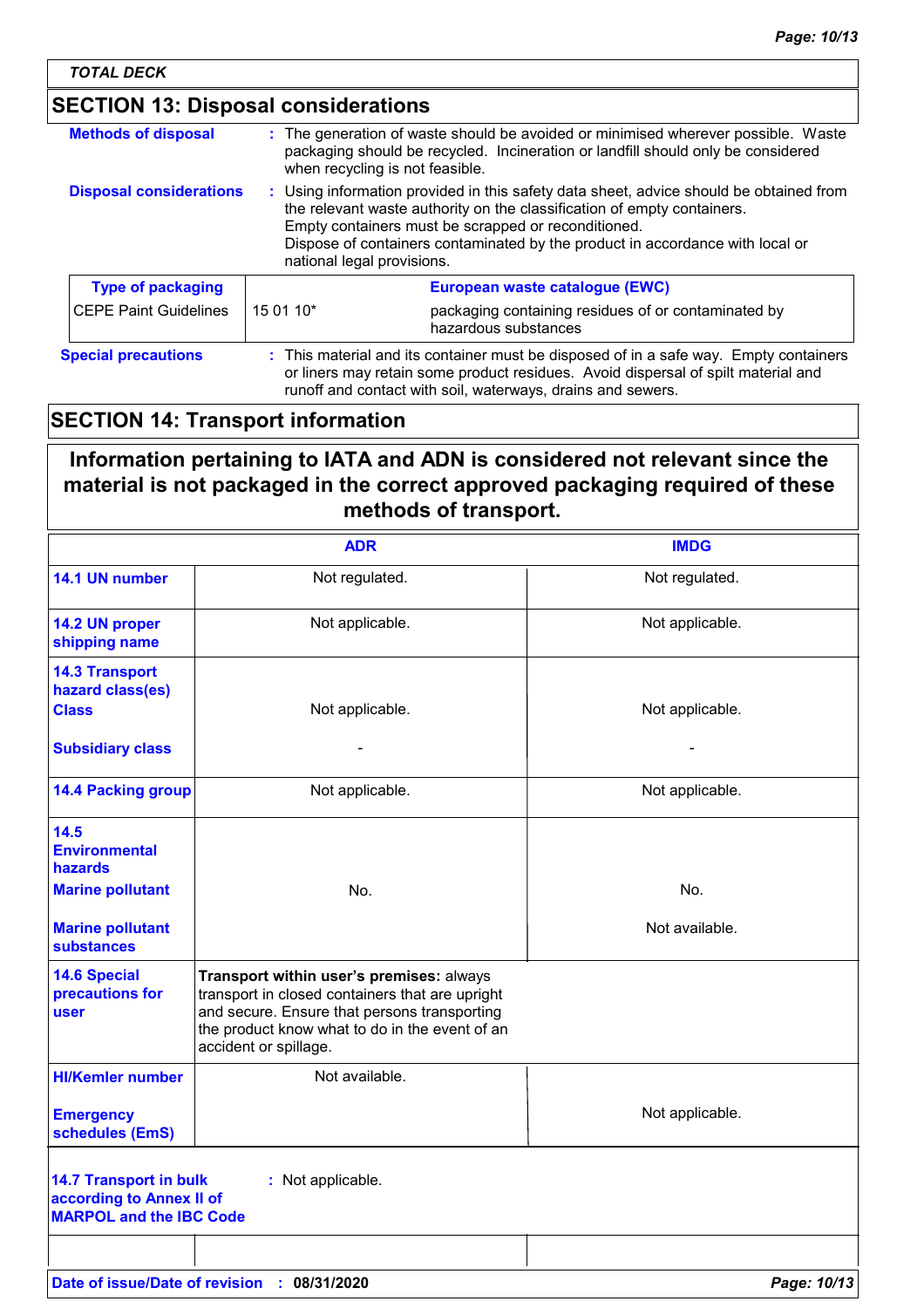# *TOTAL DECK* **Information pertaining to IATA and ADN is considered not relevant since the material is not packaged in the correct approved packaging required of these methods of transport. Additional information** - Harrison and the second control of the second second control of the second second control of the second second **SECTION 15: Regulatory information VOC for Ready-for-Use Mixture :** Not applicable. **15.1 Safety, health and environmental regulations/legislation specific for the substance or mixture Other EU regulations Annex XVII - Restrictions :** Not applicable. **on the manufacture, placing on the market and use of certain dangerous substances, mixtures and articles International regulations EU Regulation (EC) No. 1907/2006 (REACH) Annex XIV - List of substances subject to authorisation 15.2 Chemical safety assessment :** No Chemical Safety Assessment has been carried out. **Annex XIV Substances of very high concern** None of the components are listed, or the component present is below its threshold. None of the components are listed, or the component present is below its threshold. **Seveso Directive** This product is not controlled under the Seveso Directive. **Chemical Weapon Convention List Schedules I, II & III Chemicals Montreal Protocol (Annexes A, B, C, E)** Not listed. **Stockholm Convention on Persistent Organic Pollutants** Not listed. **Rotterdam Convention on Prior Informed Consent (PIC)** Not listed. Not listed. **UNECE Aarhus Protocol on POPs and Heavy Metals** Not listed. **Ozone depleting substances (1005/2009/EU)** Not listed. **Prior Informed Consent (PIC) (649/2012/EU)** Not listed.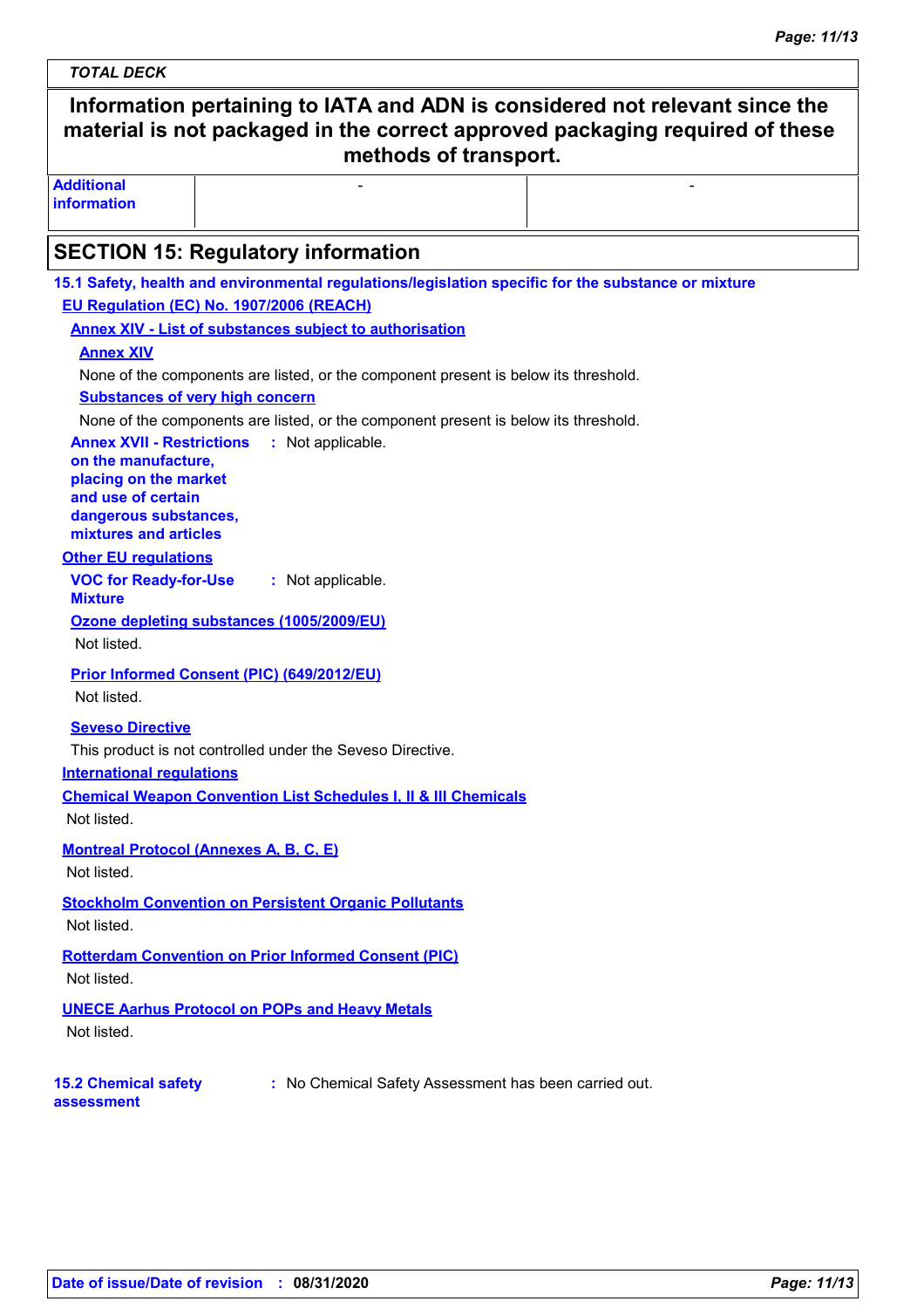## **SECTION 16: Other information**

#### **CEPE code :** 8

 $\nabla$  Indicates information that has changed from previously issued version.

| <b>Abbreviations and acronyms : ATE = Acute Toxicity Estimate</b> |                                                                               |
|-------------------------------------------------------------------|-------------------------------------------------------------------------------|
|                                                                   | CLP = Classification, Labelling and Packaging Regulation [Regulation (EC) No. |
|                                                                   | 1272/2008]                                                                    |
|                                                                   | DMEL = Derived Minimal Effect Level                                           |
|                                                                   | DNEL = Derived No Effect Level                                                |
|                                                                   | EUH statement = CLP-specific Hazard statement                                 |
|                                                                   | PBT = Persistent, Bioaccumulative and Toxic                                   |
|                                                                   | <b>PNEC</b> = Predicted No Effect Concentration                               |
|                                                                   | <b>RRN = REACH Registration Number</b>                                        |
|                                                                   | vPvB = Very Persistent and Very Bioaccumulative                               |

#### **Procedure used to derive the classification according to Regulation (EC) No. 1272/2008 [CLP/GHS]**

| <b>Classification</b> | <b>Justification</b> |
|-----------------------|----------------------|
| Not classified.       |                      |

#### **Full text of abbreviated H statements**

| H <sub>301</sub>  | Toxic if swallowed.                                   |
|-------------------|-------------------------------------------------------|
| H302              | Harmful if swallowed.                                 |
| H310              | Fatal in contact with skin.                           |
| H <sub>3</sub> 14 | Causes severe skin burns and eye damage.              |
| H315              | Causes skin irritation.                               |
| H317              | May cause an allergic skin reaction.                  |
| H318              | Causes serious eye damage.                            |
| H330              | Fatal if inhaled.                                     |
| H400              | Very toxic to aquatic life.                           |
| H410              | Very toxic to aquatic life with long lasting effects. |

#### **Full text of classifications [CLP/GHS]**

| SKIN CORROSION/IRRITATION - Category 1C<br>SKIN CORROSION/IRRITATION - Category 2<br>SKIN SENSITISATION - Category 1<br>SKIN SENSITISATION - Category 1A |
|----------------------------------------------------------------------------------------------------------------------------------------------------------|
|                                                                                                                                                          |
|                                                                                                                                                          |
|                                                                                                                                                          |
|                                                                                                                                                          |
| SERIOUS EYE DAMAGE/EYE IRRITATION - Category 1                                                                                                           |
| LONG-TERM (CHRONIC) AQUATIC HAZARD - Category 1                                                                                                          |
| SHORT-TERM (ACUTE) AQUATIC HAZARD - Category 1                                                                                                           |
| ACUTE TOXICITY (oral) - Category 4                                                                                                                       |
| ACUTE TOXICITY (oral) - Category 3                                                                                                                       |
| ACUTE TOXICITY (inhalation) - Category 2                                                                                                                 |
| ACUTE TOXICITY (dermal) - Category 2                                                                                                                     |
|                                                                                                                                                          |

| <b>PAN VI PUBLISH</b>                     |              |
|-------------------------------------------|--------------|
| Date of issue/ Date of<br><b>revision</b> | : 08/31/2020 |
| Date of previous issue                    | : 08/26/2020 |
| <b>Version</b>                            | : 13.01      |
|                                           |              |

#### **Notice to reader**

*IMPORTANT NOTE The information in this data sheet is not intended to be exhaustive and is based on the present state of our knowledge and on current laws: any person using the product for any purpose other than that specifically recommended in the technical data sheet without first obtaining written confirmation from us*  as to the suitability of the product for the intended purpose does so at his own risk. It is always the *responsibility of the user to take all necessary steps to fulfill the demands set out in the local rules and legislation. Always read the Material Data Sheet and the Technical Data Sheet for this product if available. All advice we give or any statement made about the product by us (whether in this data sheet or otherwise) is correct to the best of our knowledge but we have no control over the quality or the condition of the substrate or the many factors affecting the use and application of the product. Therefore, unless we specifically agree in writing otherwise, we do not accept any liability whatsoever for the performance of the product or for any loss or damage arising out of the use of the product. All products supplied and technical advice given are subject to our standard terms and conditions of sale. You should request a copy of this document and review it carefully. The information contained in this data sheet is subject to modification from time to time in the light of experience and our policy of continuous development. It is the user's responsibility to verify that this*